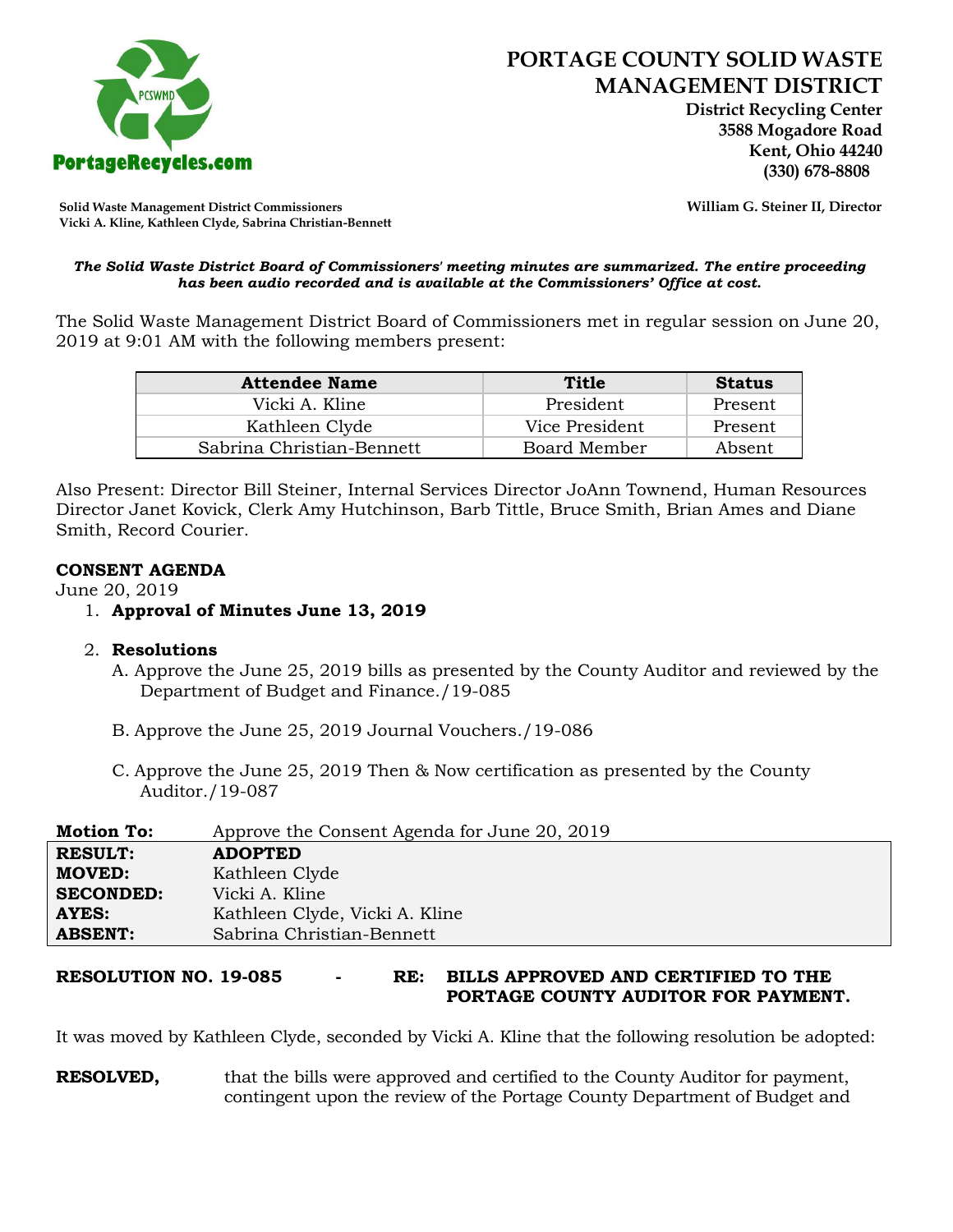Financial Management, Department of Internal Services or other designee on June 25, 2019 in the total payment amount of **\$33,472.35 for Funds 8300- 8399** as set forth in the Accounts Payable Warrant Report on file in the office of the Portage County Auditor; and be it further

**RESOLVED,** that the District Board of Commissioners finds and determines that all formal actions of this Board concerning and relating to the adoption of this resolution were taken in an open meeting of this Board and that all deliberations of this Board that resulted in those formal actions were in meeting open to the public in compliance with the law including Section 121.22 of the Ohio Revised Code.

Roll call vote as follows:

Vicki A. Kline, Yea; Sabrina Christian-Bennett, Absent; Kathleen Clyde, Yea;

**RESOLUTION NO. 19-086 - RE: APPROVAL OF JOURNAL VOUCHERS/ENTRIES.**

It was moved by Kathleen Clyde, seconded by Vicki A. Kline that the following Resolution be adopted:

**WHEREAS,** the Ohio Revised Code requires that warrants be approved by the District Board of Commissioners for the Portage County Solid Waste Management District prior to their issuance, and

**WHEREAS,** there are other similar financial transactions defined as journal vouchers/entries that are dissimilar in that they are used to pay for charges for services from one county department and/or fund to another department and/or fund and thus are processed in lieu of issuing a warrant, and

**WHEREAS,** the Journal Vouchers/Entries are submitted by the Solid Waste Management District Director for review by the District Board of Commissioners; now therefore be it

| $6 - 25 - 19$ | 917 | \$465.85 |
|---------------|-----|----------|
|               |     |          |
|               |     |          |
| Total         |     | \$465.85 |

**RESOLVED,** that the District Board of Commissioners approves the attached Journal Vouchers/Entries, and be it further

**RESOLVED,** that the District Board of Commissioners finds and determines that all formal actions of this Board concerning and relating to the adoption of this resolution were taken in an open meeting of this Board and that all deliberations of this Board that resulted in those formal actions were in meeting open to the public in compliance with the law including Section 121.22 of the Ohio Revised Code.

Roll call vote as follows: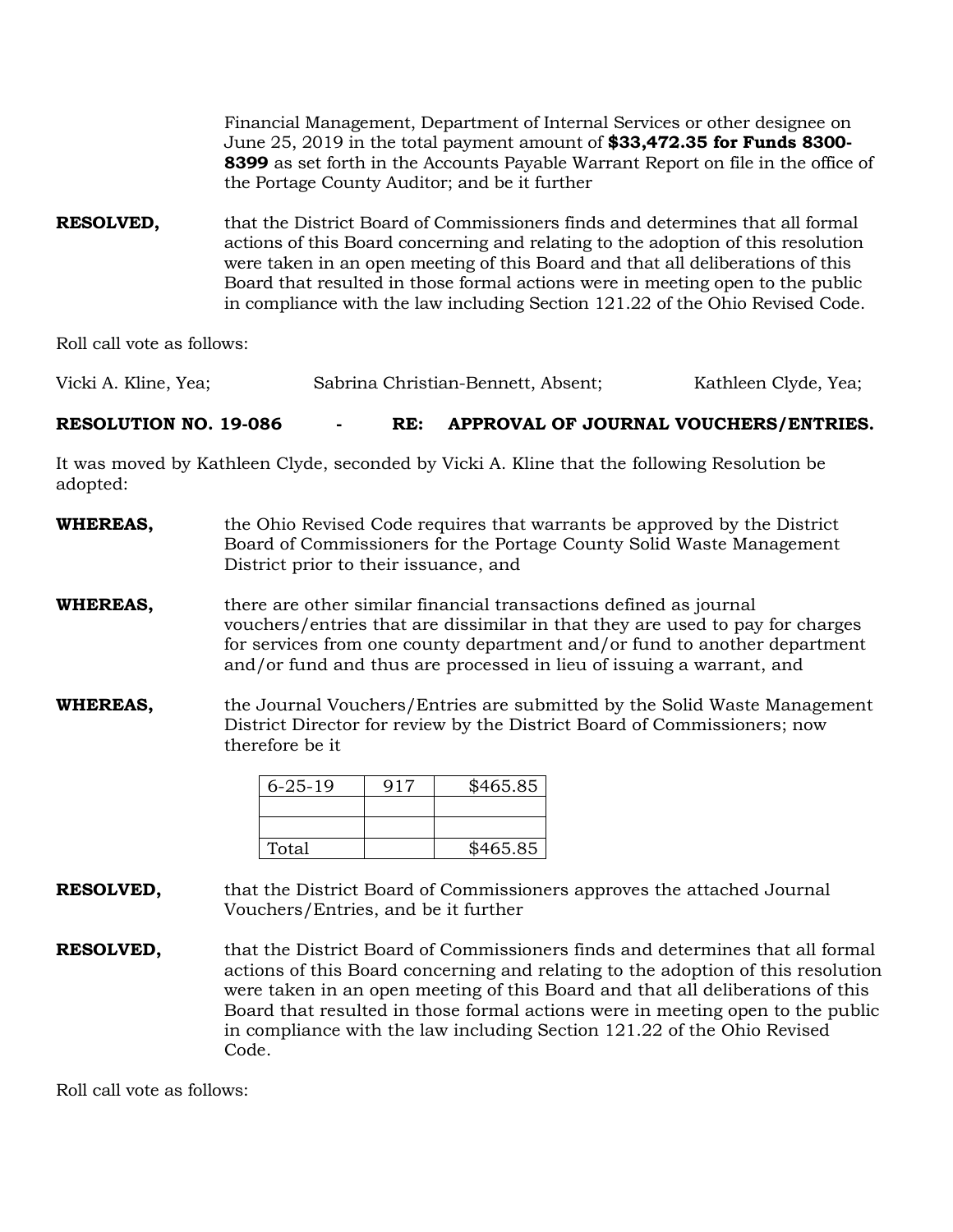# **RESOLUTION NO. 19-087 - RE: ACCEPTANCE OF THEN AND NOW CERTIFICATIONS FOR PAYMENT.**

It was moved by Kathleen Clyde, seconded by Vicki A. Kline that the following resolution be adopted:

| <b>WHEREAS,</b>  | Ohio Revised Code Section 5705.41 (D)(1) authorizes the expenditure of moneys,<br>provided a certificate of the County Auditor is supplied stating that there was at<br>the time of the making of such contract or order and at the time of the execution<br>of such certificate a sufficient sum appropriated for the purpose of such contract<br>and in the treasury or in process of collection to the credit of an appropriate<br>fund free from any previous encumbrances (Then and Now Certification), and |
|------------------|------------------------------------------------------------------------------------------------------------------------------------------------------------------------------------------------------------------------------------------------------------------------------------------------------------------------------------------------------------------------------------------------------------------------------------------------------------------------------------------------------------------|
| WHEREAS,         | the Then and Now Certification is recommended by the State Auditor's Office,<br>the Portage County Auditor's Office, and the Portage County Prosecutor's Office,<br>and                                                                                                                                                                                                                                                                                                                                          |
| WHEREAS,         | a listing of expenditures, attached hereto as Exhibit "A" and incorporated herein<br>by reference, has been certified by the County Auditor according to Ohio Revised<br>Code section 5705.41 (D)(1); now therefore be it                                                                                                                                                                                                                                                                                        |
| RESOLVED,        | that the expenditures listed herein are properly certified by the County Auditor<br>in the amount of \$2,360.39 dated June 25, 2019 as set forth in Exhibit "A"<br>shall be paid; and be it further                                                                                                                                                                                                                                                                                                              |
| <b>RESOLVED,</b> | that the District Board of Commissioners finds and determines that all formal<br>actions of this Board concerning and relating to the adoption of this resolution<br>were taken in an open meeting of this Board and that all deliberations of this<br>Board that resulted in those formal actions were in meeting open to the public<br>in compliance with the law including Section 121.22 of the Ohio Revised Code.                                                                                           |

Roll call vote as follows:

Vicki A. Kline, Yea; Sabrina Christian-Bennett, Absent; Kathleen Clyde, Yea;

### **REGULAR AGENDA**

June 20, 2019

### **3. Journal Entries**

- A. Personnel Action Form for the full-time hire of Richard Collins as a CDL Truck Driver, replacing Richard Rabatin for Portage County Solid Waste Management District. Anticipated start date is July 8, 2019./Journal Entry
- B. Personnel Action Form for the full-time hire of Charles Dean as a CDL Truck Driver, replacing Dustin Landmesser for Portage County Solid Waste Management District. Anticipated start date is July 8, 2019./Journal Entry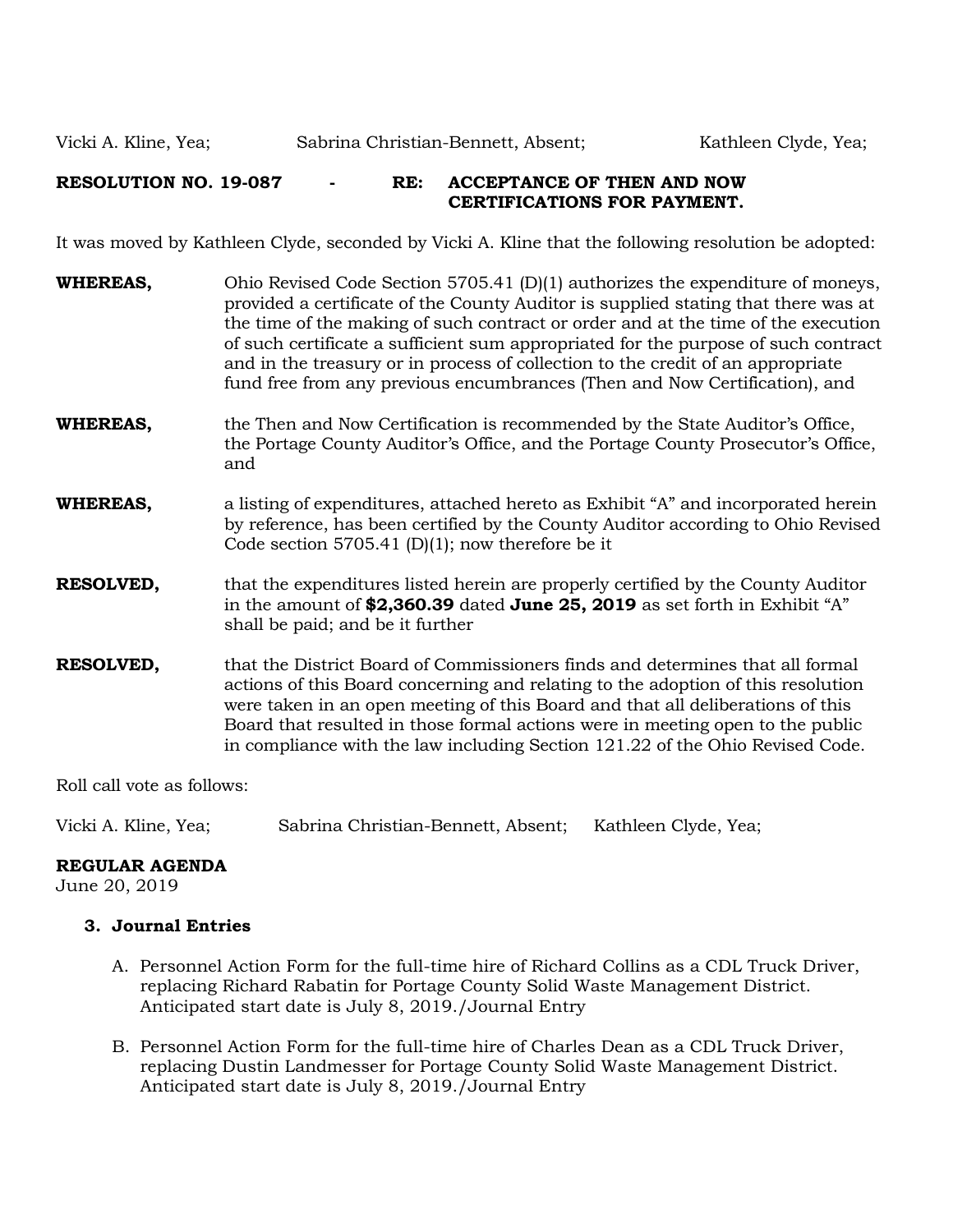- C. Personnel Action Form for the full-time hire of Peter Teeple as a CDL Truck Driver, replacing Donald Landmesser for Portage County Solid Waste Management District. Anticipated start date is July 8, 2019./Journal Entry
- D. Personnel Action Form for the full-time hire of Justin Bass as a CDL Truck Driver, replacing John Dustin Salvino for Portage County Solid Waste Management District. Anticipated start date is July 8, 2019./Journal Entry

# 4. **Discussion**

A. **Brimfield Curbside** – Brimfield Township is preparing to send out a Request for Proposal for subscription only service for curbside recycling, whereby residents would sign up if they want recycling. Director Steiner would like to compose correspondence to Brimfield Township Trustees indicating the District is willing to continue to provide service, but an additional meeting is necessary to rectify the situation. If Brimfield Township moves forward with subscription only service, they are still under contract through December 31, 2019. Director Steiner suggests if the Township does not want to continue the contract, he can ask if they want to end service early (ie. October). This would allow enough time to arrange for pickup of the carts and the District would not charge the residents for the remainder of the contract. Additionally, the Christmas season is extremely busy for the District and to collect carts during that time would be very difficult, not to mention picking up carts in the snow, as well.

B. **Tire collection events** – The tire collection events are over for the year, and once figures are compiled over the last four years, Director Steiner will report back to the Board. The average disposal cost last year was \$195.00/ton and when Director Steiner started it was \$65.00/ton. Last year, the District disposed of 255 tons of tires and will need to make some changes. Director Steiner will be attending Mahoning County's tire event to investigate how they handle their event.

Additionally, the District has 2 roll off trucks for tire collection, but Truck 1391 will eventually need to be declared obsolete.

C. **Contamination Policy** – Director Steiner has worked with the Prosecutor's Office and the draft of the contamination policy will be ready for review next week. The Contamination Policy plays into the Grant that the District just received for outreach awareness. Director Steiner noted the analysis was performed by Waste Management which basically showed a decrease in the cost of recycling and cardboard, an increase in glass (5%) and overall contamination. Director Steiner has been in contact with the Record Courier to help spread the word about contamination. Director Steiner noted glass is an acceptable item, but if glass numbers continue to rise, the District may need to adjust the service fees. May's tonnage was 1,155 tons, which is 200 tons more than the previous.

Commissioner Clyde asked about the policy decision on County electronics and shredding and Director Steiner replied it's more of a staffing problem as the District is down 5 drivers and 2 mechanics. Additionally, the current shredder is old, not very efficient and needs new knives. Director Steiner has been looking into a used shredder that is faster and more efficient. Commissioner Clyde asked if it would be more efficient to contract the service out and Director Steiner responded typically 2 semi truckloads are shipped from the District, which equates to 80,000 pounds total (including County and resident walk-ins). The District is still taking the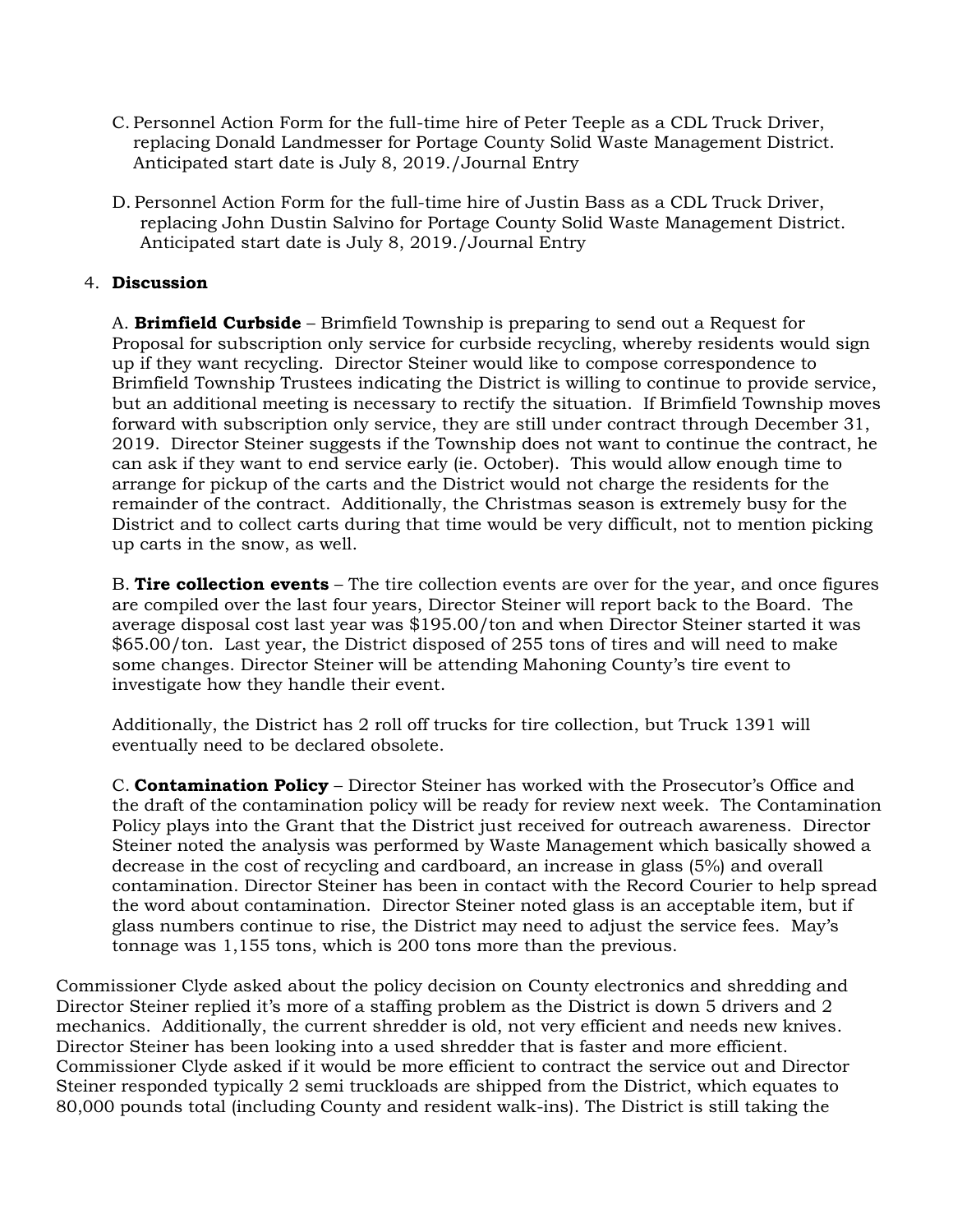shredding and electronics and will process the shredding when time allows. The District should be better staffed around September, which allows for training of the new hires.

9:21 AM In accordance with the Ohio Rev. Code Ann. 121.22(G)(1), it was moved by Kathleen Clyde, seconded by Vicki A. Kline that the Board of Commissioners move into executive session to consider the discipline of a public employee. Also present: Bill Steiner, and Human Resources Department Director Janet Kovick. Roll call vote: Kathleen Clyde, Yea; Vicki A. Kline, Yea; Sabrina Christian-Bennett, Absent.

9:33 AM Upon conclusion of the above referenced discussion, it was moved by Kathleen Clyde, seconded by Vicki A. Kline that the Board of Commissioners moves out of executive session. Roll call vote: Kathleen Clyde, Yea; Vicki A. Kline, Yea; Sabrina Christian-Bennett, Absent;

After exiting executive session, the Board took no action.

# **JOURNAL ENTRY**

June 20, 2019

- 1. The Board of Commissioners signed the Personnel Action Form authorizing the full-time hire of Richard Collins as a CDL Truck Driver, replacing Richard Rabatin for Portage County Solid Waste Management District, as presented by Bill Steiner, Solid Waste Management District Director and Janet Kovick, Human Resources Director. Anticipated start date is July 8, 2019. The Board of Commissioners agreed that this hire is contingent upon the applicant passing the required pre-employment testing.
- 2. The Board of Commissioners signed the Personnel Action Form authorizing the full-time hire of Charles Dean as a CDL Truck Driver, replacing Dustin Landmesser for Portage County Solid Waste Management District, as presented by Bill Steiner, Solid Waste Management District Director and Janet Kovick, Human Resources Director. Anticipated start date is July 8, 2019. The Board of Commissioners agreed that this hire is contingent upon the applicant passing the required pre-employment testing.
- 3. The Board of Commissioners signed the Personnel Action Form authorizing the full-time hire of Peter Teeple as a CDL Truck Driver, replacing Donald Landmesser for Portage County Solid Waste Management District, as presented by Bill Steiner, Solid Waste Management District Director and Janet Kovick, Human Resources Director. Anticipated start date is July 8, 2019. The Board of Commissioners agreed that this hire is contingent upon the applicant passing the required pre-employment testing.
- 4. The Board of Commissioners signed the Personnel Action Form authorizing the full-time hire of Justin Bass as a CDL Truck Driver, replacing John Dustin Salvino for Portage County Solid Waste Management District, as presented by Bill Steiner, Solid Waste Management District Director and Janet Kovick, Human Resources Director. Anticipated start date is July 8, 2019. The Board of Commissioners agreed that this hire is contingent upon the applicant passing the required pre-employment testing.

### **Motion To:** Approve the Journal Entries for June 20, 2019